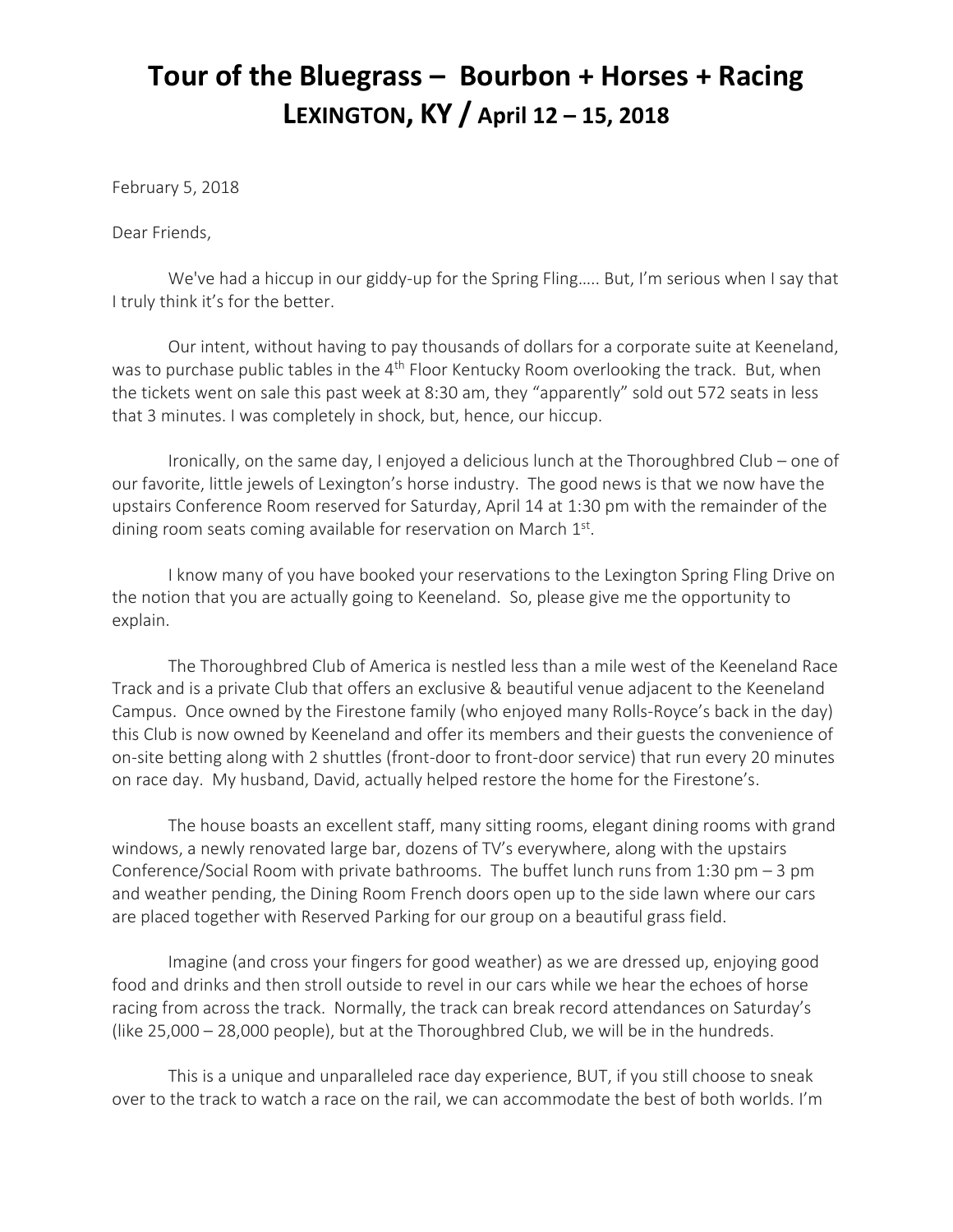## **Tour of the Bluegrass – Bourbon + Horses + Racing LEXINGTON, KY / April 12 – 15, 2018**

happy to arrange early Saturday/Sunday morning track tours, or I'll gladly ride the shuttle over with a group and walk you out to see a race. Fun, fun, fun!

I sincerely apologize for the change in plans, but I am completely excited to share the TCA with all of you. It's a wonderful venue, we have other members (and car enthusiasts) willing to help host us for our party size and I'm confident that the entire weekend will make special memories overall. Please advise if you have any reservations, concerns or would like a refund at this time.

Otherwise, here are some venue pictures to get you excited about the Thoroughbred Club of America.

*Thanks for your understanding,*  Carrie Trapp 859-983-2700